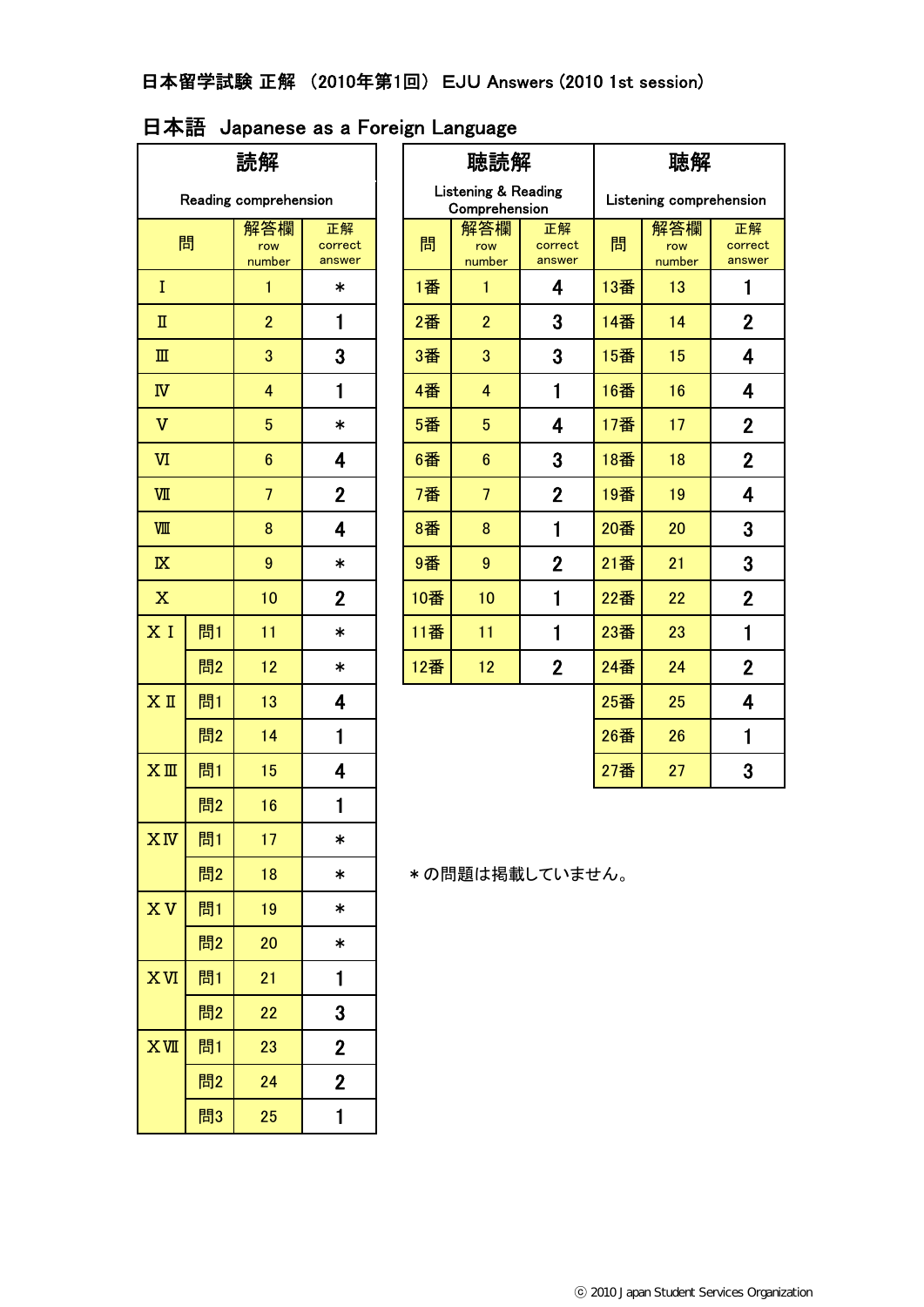## 日本留学試験 正解 (2010年第1回) EJU Answers (2010 1st session)

#### 理科 Science

| 物理                      |          |                      |                         |  |  |  |  |
|-------------------------|----------|----------------------|-------------------------|--|--|--|--|
| <b>Physics</b>          |          |                      |                         |  |  |  |  |
|                         | Question | 解答欄<br>row<br>number | 正解<br>correct<br>answer |  |  |  |  |
| Ī                       | 問1       | 1                    | 3                       |  |  |  |  |
|                         | 問2       | $\overline{2}$       | 6                       |  |  |  |  |
|                         | 問3       | 3                    | $\mathbf{2}$            |  |  |  |  |
|                         | 問4       | $\overline{4}$       | 3                       |  |  |  |  |
|                         | 問5       | 5                    | $\overline{2}$          |  |  |  |  |
|                         | 問6       | $\overline{6}$       | $\overline{2}$          |  |  |  |  |
|                         | 問7       | $\overline{7}$       | 3                       |  |  |  |  |
| $\overline{\mathbf{u}}$ | 問1       | 8                    | 3                       |  |  |  |  |
|                         | 問2       | 9                    | 6                       |  |  |  |  |
|                         | 問3       | 10                   | 3                       |  |  |  |  |
| $\mathbb{I}$            | 問1       | 11                   | $\mathbf{1}$            |  |  |  |  |
|                         | 問2       | 12                   | 5                       |  |  |  |  |
|                         | 問3       | 13                   | 3                       |  |  |  |  |
| $\overline{N}$          | 問1       | 14                   | 4                       |  |  |  |  |
|                         | 問2       | 15                   | 4                       |  |  |  |  |
|                         | 問3       | 16                   | $\overline{2}$          |  |  |  |  |
|                         | 問4       | 17                   | $\overline{2}$          |  |  |  |  |
|                         | 問5       | 18                   | 3                       |  |  |  |  |
|                         | 問6       | 19                   | 6                       |  |  |  |  |

| 物理                                    |    |                         | 化学                      |           |                      |                         | 生物 |                |                         |                   |  |
|---------------------------------------|----|-------------------------|-------------------------|-----------|----------------------|-------------------------|----|----------------|-------------------------|-------------------|--|
|                                       |    | <b>Physics</b>          |                         | Chemistry |                      |                         |    | <b>Biology</b> |                         |                   |  |
| Question                              |    | 解答欄<br>row<br>number    | 正解<br>correct<br>answer | Question  | 解答欄<br>row<br>number | 正解<br>correct<br>answer |    | Question       | 解答欄<br>row<br>number    | 正<br>corr<br>ansv |  |
| $\bf{I}$                              | 問1 | 1                       | $\mathbf{3}$            | 問1        | 1                    | 1                       |    | 問1             | 1                       | 6                 |  |
|                                       | 問2 | $\overline{2}$          | $6\phantom{1}$          | 問2        | $\overline{2}$       | $\overline{2}$          |    | 問2             | $\overline{2}$          | 5                 |  |
|                                       | 問3 | 3                       | $\mathbf{2}$            | 問3        | 3                    | 1                       |    | 問3             | 3                       | 5                 |  |
|                                       | 問4 | $\overline{\mathbf{4}}$ | 3                       | 問4        | $\overline{4}$       | $\overline{\mathbf{4}}$ |    | 問4             | $\overline{\mathbf{4}}$ | 3                 |  |
|                                       | 問5 | $\overline{5}$          | $\overline{2}$          | 問5        | $5\phantom{.0}$      | 3                       |    | 問5             | $5\phantom{.0}$         | $\overline{2}$    |  |
|                                       | 問6 | $6\phantom{.}6$         | $\overline{2}$          | 問6        | $6\phantom{1}$       | $\overline{\mathbf{4}}$ |    | 問6             | $6\phantom{1}$          | 5                 |  |
|                                       | 問7 | $\overline{7}$          | $\overline{3}$          | 問7        | $\overline{7}$       | $6\phantom{1}$          |    |                | $\overline{7}$          | 4                 |  |
| $\rm I\hspace{-0.5mm}I$               | 問1 | $\bf 8$                 | 3                       | 問8        | $\bf 8$              | 5                       |    | 問7             | 8                       | 4                 |  |
|                                       | 問2 | $\boldsymbol{9}$        | 6                       | 問9        | 9                    | 3                       |    |                | $\boldsymbol{9}$        | 5                 |  |
|                                       | 問3 | 10                      | $\mathbf{3}$            | 問10       | 10                   | $\overline{2}$          |    | 問8             | 10                      | $\overline{2}$    |  |
| $\rm I\hspace{-.1em}I\hspace{-.1em}I$ | 問1 | 11                      | 1                       | 問11       | 11                   | 4                       |    | 問9             | 11                      | 5                 |  |
|                                       | 問2 | 12                      | 5                       | 問12       | 12                   | 4                       |    | 問10            | 12                      | 3                 |  |
|                                       | 問3 | 13                      | 3                       | 問13       | 13                   | 3                       |    | 問11            | 13                      | 3                 |  |
| $\overline{N}$                        | 問1 | 14                      | $\overline{\mathbf{4}}$ | 問14       | 14                   | $\mathbf{2}$            |    | 問12            | 14                      | 3                 |  |
|                                       | 問2 | 15                      | 4                       | 問15       | 15                   | 1                       |    | 問13            | 15                      | 1                 |  |
|                                       | 問3 | 16                      | $\overline{2}$          | 問16       | 16                   | $6\phantom{1}6$         |    | 問14            | 16                      | 5                 |  |
|                                       | 問4 | 17                      | $\boldsymbol{2}$        | 問17       | 17 <sup>2</sup>      | $\mathbf{3}$            |    | 問15            | 17                      | 4                 |  |
|                                       | 問5 | 18                      | $\mathbf{3}$            | 問18       | 18                   | 1                       |    | 問16            | 18                      | 4                 |  |
|                                       | 問6 | 19                      | $6\phantom{1}$          | 問19       | 19                   | $6\phantom{1}$          |    |                |                         |                   |  |
|                                       |    |                         |                         | 問20       | 20                   | 3                       |    |                |                         |                   |  |

| 生物             |                      |                         |  |  |  |  |  |  |
|----------------|----------------------|-------------------------|--|--|--|--|--|--|
| <b>Biology</b> |                      |                         |  |  |  |  |  |  |
| Question       | 解答欄<br>row<br>number | 正解<br>correct<br>answer |  |  |  |  |  |  |
| 問1             | 1                    | 6                       |  |  |  |  |  |  |
| 問2             | $\overline{2}$       | 5                       |  |  |  |  |  |  |
| 問3             | 3                    | 5                       |  |  |  |  |  |  |
| 問4             | 4                    | 3                       |  |  |  |  |  |  |
| 問5             | 5                    | $\overline{2}$          |  |  |  |  |  |  |
| 問6             | $\overline{6}$       | 5                       |  |  |  |  |  |  |
|                | 7                    | 4                       |  |  |  |  |  |  |
| 問7             | 8                    | 4                       |  |  |  |  |  |  |
|                | 9                    | 5                       |  |  |  |  |  |  |
| 問8             | 10                   | $\overline{2}$          |  |  |  |  |  |  |
| 問9             | 11                   | 5                       |  |  |  |  |  |  |
| 問10            | 12                   | 3                       |  |  |  |  |  |  |
| 問11            | 13                   | 3                       |  |  |  |  |  |  |
| 問12            | 14                   | 3                       |  |  |  |  |  |  |
| 問13            | 15                   | $\mathbf{1}$            |  |  |  |  |  |  |
| 問14            | 16                   | 5                       |  |  |  |  |  |  |
| 問15            | 17                   | 4                       |  |  |  |  |  |  |
| 問16            | 18                   | $\overline{\mathbf{4}}$ |  |  |  |  |  |  |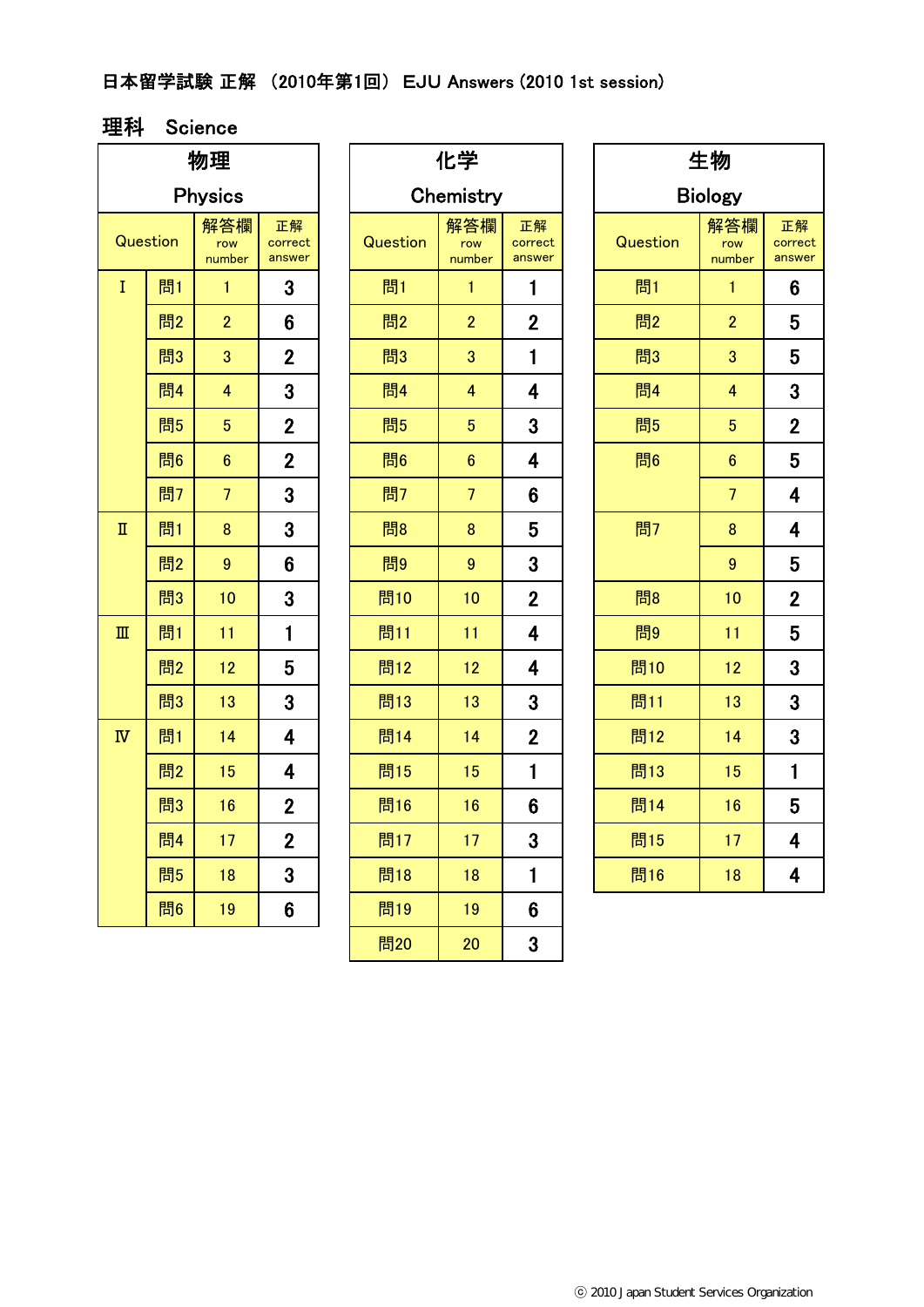## 日本留学試験 正解 (2010年第1回) EJU Answers (2010 1st session)

### 総合科目 Japan and the World

| Question | 解答欄<br>row number       | 正解<br>correct<br>answer | Question | 解答欄<br>row number | 正<br>corr<br>ansv |
|----------|-------------------------|-------------------------|----------|-------------------|-------------------|
| 問1       | $\mathbf{1}$            | 4                       | 問15      | 21                | 3                 |
|          | $\overline{2}$          | $\overline{2}$          |          | 22                | 3                 |
|          | 3                       | $\mathbf{2}$            | 問16      | 23                | $\overline{2}$    |
|          | $\overline{\mathbf{4}}$ | $\overline{\mathbf{4}}$ | 問17      | 24                | 3                 |
| 問2       | $5\phantom{.}$          | 3                       | 問18      | 25                | 4                 |
|          | $6\phantom{a}$          | 1                       | 問19      | 26                | $\mathbf{1}$      |
|          | $\overline{7}$          | 1                       | 問20      | 27                | $\mathbf{1}$      |
| 問3       | 8                       | $\overline{2}$          | 問21      | 28                | $\overline{2}$    |
| 問4       | $\overline{9}$          | 3                       | 問22      | 29                | 3                 |
| 問5       | 10                      | $\overline{2}$          | 問23      | 30                | $\overline{2}$    |
| 問6       | 11                      | $\mathbf 1$             | 問24      | 31                | $\mathbf{1}$      |
| 問7       | 12                      | $\overline{2}$          |          | 32                | 4                 |
| 問8       | 13                      | 4                       | 問25      | 33                | 4                 |
| 問9       | 14                      | $\overline{\mathbf{4}}$ |          | 34                | 4                 |
| 問10      | 15                      | 1                       | 問26      | 35                | 3                 |
| 問11      | 16                      | $\mathbf 1$             | 問27      | 36                | $\mathbf{1}$      |
| 問12      | 17                      | $\overline{2}$          | 問28      | 37                | 4                 |
| 問13      | 18                      | 4                       |          | 38                | $\overline{2}$    |
| 問14      | 19                      | 3                       | 問29      | 39                | 3                 |
|          | 20                      | $\overline{2}$          |          |                   |                   |

| 答欄<br><b>umber</b> | 正解<br>correct<br>answer | Question | 解答欄<br>row number | 正解<br>correct<br>answer |
|--------------------|-------------------------|----------|-------------------|-------------------------|
| $\mathbf{1}$       | 4                       | 問15      | 21                | 3                       |
| $\overline{2}$     | $\overline{2}$          |          | 22                | 3                       |
| 3                  | $\overline{2}$          | 問16      | 23                | $\mathbf 2$             |
| 4                  | 4                       | 問17      | 24                | 3                       |
| 5                  | 3                       | 問18      | 25                | 4                       |
| 6                  | 1                       | 問19      | 26                | 1                       |
| $\overline{7}$     | 1                       | 問20      | 27                | 1                       |
| 8                  | $\mathbf 2$             | 問21      | 28                | $\mathbf{2}$            |
| 9                  | 3                       | 問22      | 29                | 3                       |
| $\overline{0}$     | $\overline{2}$          | 問23      | 30                | $\mathbf 2$             |
| $\overline{1}$     | $\mathbf 1$             | 問24      | 31                | $\mathbf{1}$            |
| 2                  | $\mathbf 2$             |          | 32                | 4                       |
| 13                 | 4                       | 問25      | 33                | 4                       |
| $\overline{14}$    | 4                       |          | 34                | 4                       |
| 15                 | $\mathbf 1$             | 問26      | 35                | 3                       |
| $\overline{6}$     | $\mathbf 1$             | 問27      | 36                | $\mathbf{1}$            |
| 17                 | $\overline{2}$          | 問28      | 37                | 4                       |
| 18                 | 4                       |          | 38                | $\mathbf{2}$            |
| 19                 | 3                       | 問29      | 39                | 3                       |